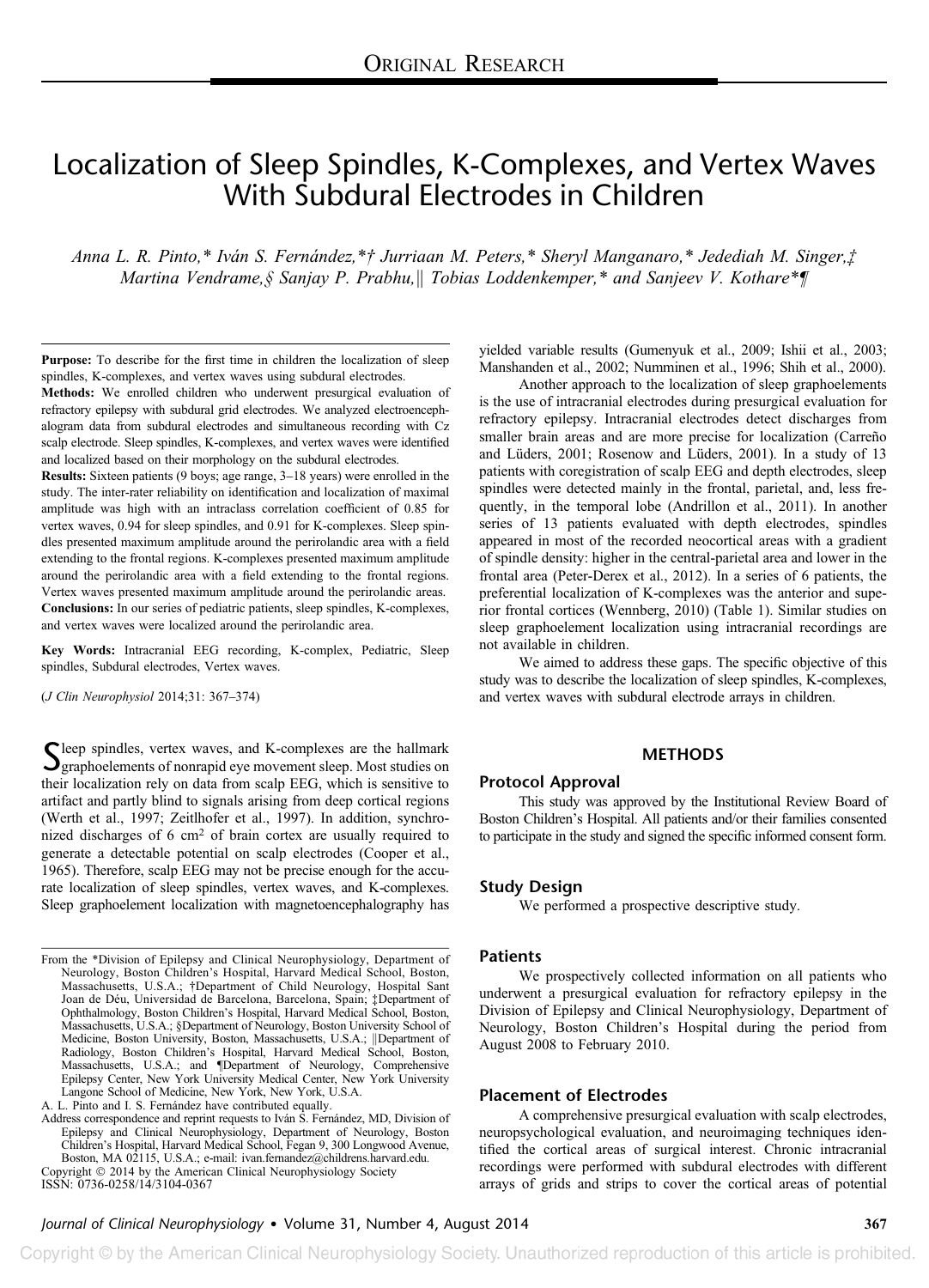| <b>Author and Year</b>    | Number of<br><b>Patients</b> | Age Range,<br>Years | <b>Display to Record</b><br><b>Sleep Elements</b>                                                                                                                                                                                                                                                                                      | <b>Sleep Element</b><br><b>Studied</b> | ╯<br>Localization                                                                                                                                                                                                                                                                                                                                                   |
|---------------------------|------------------------------|---------------------|----------------------------------------------------------------------------------------------------------------------------------------------------------------------------------------------------------------------------------------------------------------------------------------------------------------------------------------|----------------------------------------|---------------------------------------------------------------------------------------------------------------------------------------------------------------------------------------------------------------------------------------------------------------------------------------------------------------------------------------------------------------------|
| Andrillon et al. (2011)   | 13                           | $19 - 52$           | Intracranial depth electrodes and<br>scalp EEG with 4 scalp electrodes:<br>$C_3$ , $C_4$ , Pz and Fz. The intracranial<br>electrodes covered a limited area that<br>was different in every patient<br>Sleep recordings were conducted 48-<br>72 hours after surgery at a minimal<br>interval of 12 hours from identifiable<br>seizures | Sleep spindles                         | Frontal lobe: 1.8 spindles/min<br>Supplementary motor area: 1.2                                                                                                                                                                                                                                                                                                     |
|                           |                              |                     | Automatic detection of spindles                                                                                                                                                                                                                                                                                                        |                                        | Orbitofrontal cortex: 2.2<br>Anterior cingulate: 1.6<br>Presupplementary motor area: 1.5<br>Lateral frontal: 1.8<br>Parietal lobe: 1.3 spindles/min<br>Posterior cingulate: 1.1<br>Posterior parietal: 2.2<br>Temporal lobe: 1.2 spindles/min<br>Temporal gyrus: 2.1<br>Parahippocampal gyrus: 1.3<br>Hippocampus: 1.1<br>Entorhinal cortex: 0.74<br>Amygdala: 0.89 |
| Peter-Derex et al. (2012) | 13                           | $17 - 50$           | Depth electrodes. The intracranial<br>electrodes covered a limited area that<br>was different in every patient<br>Automatic detection of spindles after<br>visual inspection by human readers                                                                                                                                          | Spindles                               | Spindles appear in most recorded<br>neocortical areas<br>Gradient of density with a higher pole<br>in the central-parietal area and<br>a lower pole in the frontal area                                                                                                                                                                                             |
|                           |                              |                     | Sleep recordings were carried out one<br>week after the implantation of<br>electrodes                                                                                                                                                                                                                                                  |                                        |                                                                                                                                                                                                                                                                                                                                                                     |
| Wennberg, 2010            | 6                            | $27 - 43$           | Simultaneous scalp EEG and 4-6<br>intracranial macroelectrodes with<br>additional 4 depth electrodes in some<br>patients. The intracranial electrodes<br>covered a limited area that was<br>different in every patient<br>Detection of K-complexes by visual<br>inspection                                                             | K-complexes                            | K-complexes are maximal in the<br>anterior and superior frontal cortices                                                                                                                                                                                                                                                                                            |
| This study                | 16                           | $3 - 21$            | Large cortical coverage with subdural<br>electrodes and Cz scalp electrode.<br>The intracranial electrodes covered<br>a limited area that was different in<br>every patient                                                                                                                                                            | Sleep spindles                         | Sleep spindles: Maximum amplitude<br>around the perirolandic area with<br>a field extending to the frontal regions                                                                                                                                                                                                                                                  |
|                           |                              |                     | Manual detection of sleep spindles                                                                                                                                                                                                                                                                                                     | K-complexes                            | K-complexes: Maximum amplitude<br>around the perirolandic area with<br>a field extending to the frontal regions                                                                                                                                                                                                                                                     |
|                           |                              |                     |                                                                                                                                                                                                                                                                                                                                        | Vertex waves                           | Vertex waves: Maximum voltage<br>around the perirolandic areas                                                                                                                                                                                                                                                                                                      |

TABLE 1. Comparison of Our Findings to the Main Studies on Localization of Sleep Elements With Intracranial Recordings

epileptogenicity in each patient (Table 2; Fig. 1). For the purpose of this study, scalp Cz and ear reference electrodes were recorded simultaneously with the intracranial subdural electrode recordings.

# The individual placement of subdural electrode contacts was ascertained by postimplantation-computerized tomography scan. Specific subdural electrode coverage included the perirolandic area in 13 patients, the temporal area in 2, and the posterior quadrant in 1.

# EEG Analysis

The signals from the subdural electrodes and the scalp Cz electrode were recorded simultaneously. Sleep and wakefulness stages were recognized based on the typical morphology in the scalp Cz and intracranial electrodes. All EEG data were analyzed by two independent board-certified clinical neurophysiologists (A.L.P. and M.V.) blinded to the clinical course of the patient.

368 Copyright  $\odot$  2014 by the American Clinical Neurophysiology Society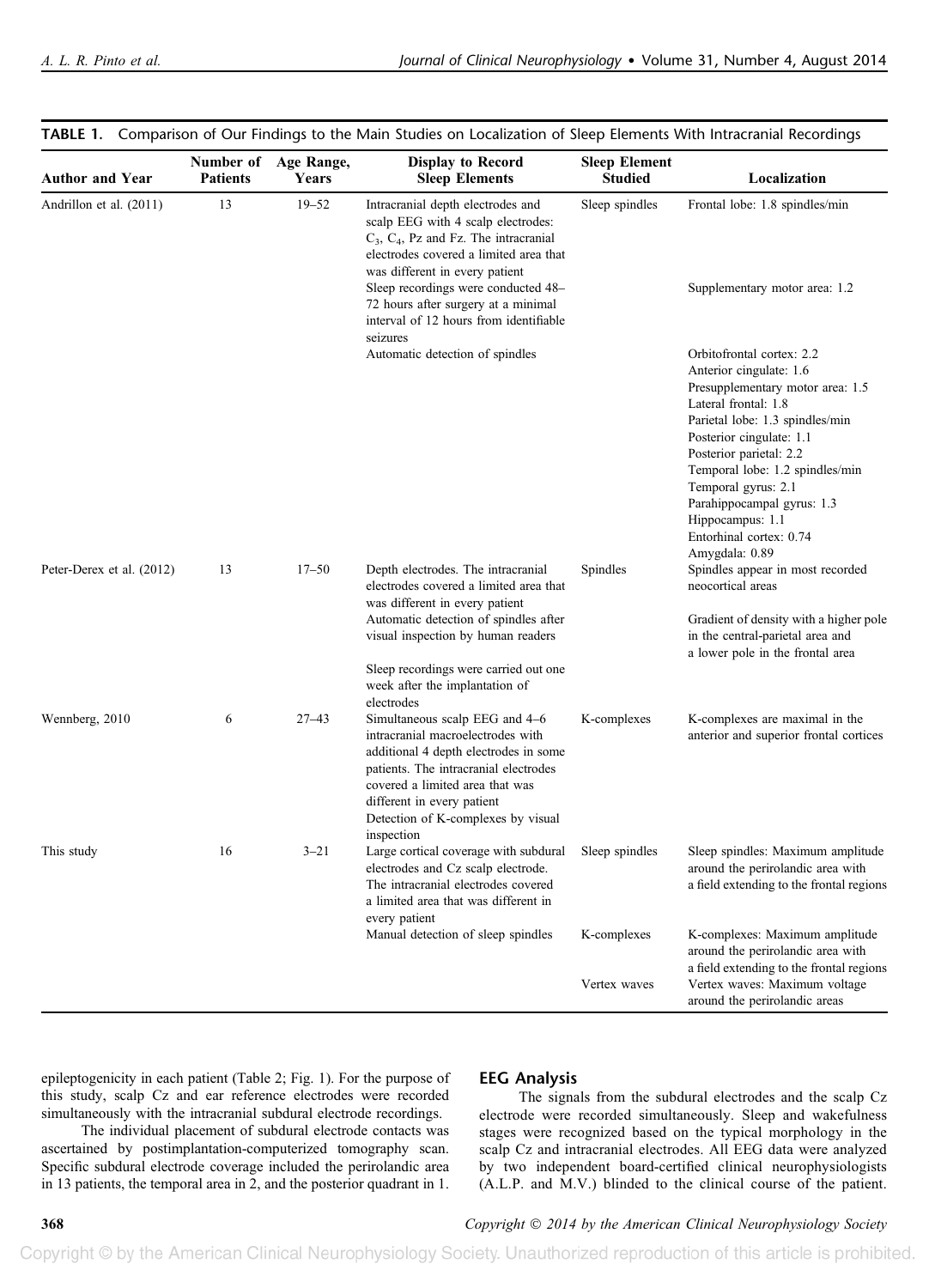| P  | Age, Years | Gender (M/F)              | <b>Epilepsy Etiology</b>                                                                              | <b>Placement of Grids and</b><br><b>Strips and Total Number</b><br>of Electrode Contacts | <b>Spindles</b> | <b>Vertex Waves</b> | <b>K-complexes</b> |
|----|------------|---------------------------|-------------------------------------------------------------------------------------------------------|------------------------------------------------------------------------------------------|-----------------|---------------------|--------------------|
| -1 | 4          | F                         | Meningioangiomatosis in the<br>left frontal lobe (anterior pole<br>of the left hemisphere)            | Left Fr, L, Me; T, L, Me<br>(72 electrode contacts)                                      | Pr gyrus        | Mi Fr gyrus         | Mi Fr gyrus        |
| 2  | 8          | M                         | Stroke in the distribution of<br>the right middle cerebral<br>artery                                  | Right Fr, L, Su, In; OF; PL;<br>T, L, A (136 electrode<br>contacts)                      | Pr gyrus        | Su Fr gyrus         | Su Fr gyrus        |
| 3  | 15         | M                         | Cortical dysplasia affecting<br>the right temporal lobe                                               | Right Pe, Pr, Po; FL; TMP<br>(96 electrode contacts)                                     | Su Pa gyrus     | Su Pa gyrus         | Su Pa gyrus        |
| 5  | 10         | $\boldsymbol{\mathrm{F}}$ | Unknown                                                                                               | Left OF; Pe, Pr, Po (128)<br>electrode contacts)                                         | Pr gyrus        | Pr gyrus            | Pr gyrus           |
| 6  | 13         | M                         | Cortical dysplasia in the left<br>occipital lobe                                                      | Left O, Su, In, L, Me; Ppo<br>(56 electrode contacts)                                    | Su Pa gyrus     | Su Pa gyrus         | Su Pa gyrus        |
| 7  | 15         | M                         | Cortical dysplasia in the right<br>parietal lobe                                                      | Right Pa, Su, In, L; Pr, Po;<br>TAP (80 electrode contacts)                              | Su Fr gyrus     | Su Fr gyrus         | Pr gyrus           |
| 8  | 9          | M                         | Stroke in the right frontal lobe                                                                      | Right Fr, L; Pr, Su, Mi, In;<br>TAP (72 electrode contacts)                              | Su Fr gyrus     | Su Fr gyrus         | Pr gyrus           |
| 9  | 3          | $\mathbf F$               | Cortical dysplasia in the<br>inferior and posterior left<br>frontal lobe extending into the<br>insula | Left Fr, L, Mi, In; Pr; OF;<br>T, M, A, P (88 electrode<br>contacts)                     | Su Fr gyrus     | Su Fr gyrus         | In Fr gyrus        |
| 10 | 18         | $\, {\rm F}$              | Unknown                                                                                               | Left Pe, Pr, Po; T, L, Me, Su<br>(80 electrode contacts)                                 | Pr gyrus        | Pr gyrus            | Su Pa gyrus        |
| 11 | 9          | M                         | Hemorrhagic stroke in the<br>distribution of the right<br>middle cerebral artery                      | Right Pe, Pr, Po; O, L, Su, In;<br>T, L, Me, P (64 electrode<br>contacts)                | Pr gyrus        | Pr gyrus            | Su Fr gyrus        |
| 12 | 11         | M                         | Cortical dysplasia in the<br>medial aspect of the right<br>frontal lobe                               | Right Fr, L, Me, Su, Mi, In;<br>Pe, Pr, Po (96 electrode<br>contacts)                    | Su Fr gyrus     | Su Fr gyrus         | Su Fr gyrus        |
| 13 | 17         | $\boldsymbol{\mathrm{F}}$ | Left mesial temporal sclerosis                                                                        | Left T, A, P, Me (56 electrode<br>contacts)                                              | In Fr gyrus     |                     |                    |
| 15 | 8          | $\rm F$                   | Cortical dysplasia in the right<br>perisylvian region                                                 | Right Pe, Pr, A, F; T, Me, In,<br>De; Su, De (128 electrode)<br>contacts)                | Su Fr gyrus     | Su Fr gyrus         | Mi Fr gyrus        |
| 16 | 17         | M                         | Unknown                                                                                               | Right T, A, P, Me (112)<br>electrode contacts)                                           | Mi Fr gyrus     |                     |                    |

TABLE 2. Patient Demographics, Localization of the Subdural Electrodes, and Localization of the Sleep Elements

A, anterior; F, female; Fr, frontal; In, inferior; KC, K-complex; L, lateral; M, male; Me, mesial; Mi, middle; OF, orbito-fronto; O, occipital; P, patients; Pe, perirolandic; Pr, precentral gyrus; Po, postcentral gyrus; Pa, parietal; P, posterior; T, temporal; Su, superior; VW, vertex waves.

They independently identified the sleep graphoelements in the entire recording.

To reduce in-patient variability from 1 sleep graphoelement to the next, 15 consecutive samples of every sleep graphoelement (sleep spindles, K-complexes, and vertex waves) were analyzed in each patient. The samples were collected consecutively after the intracranial recordings were available regardless of previous occurrence of seizures. Sleep graphoelements were identified, timed, and localized by their occurrence on the subdural electrodes.

The sleep graphoelements were defined according to the AASM scoring manual as follows (Iber et al., 2007): (1) sleep spindles: train of distinct waves with frequency 11 to 16 Hz (most commonly 12–14 Hz) with a duration  $> 0.5$  seconds, (2) K-complexes: a well-delineated negative sharp wave immediately followed by a positive component standing out from the background EEG with a total duration  $>0.5$  seconds, (3) vertex waves: sharply contoured waves with duration  $< 0.5$  seconds distinguishable from the background activity.

#### Neuroimaging and Three-Dimensional Reconstruction

Based on the information of the intracranial electrodes, the foci of maximum amplitude of the sleep graphoelements were identified and displayed in a three-dimensional map (Fig. 2). We used the information from the preoperative structural magnetic resonance imaging and the postoperative computerized tomography scan to generate a cortical surface map using FreeSurfer software (http://surfer.nmr.mgh. harvard.edu/). In the cases where the computerized tomography and the magnetic resonance imaging scan results were not congruent because of postoperative deformation of the cortex, the electrode was projected tangentially along the axis of deformation.

During the process of creation of a cortical surface map, two patients were excluded because FreeSurfer could not localize the subdural electrodes. This was likely related to certain assumptions that FreeSurfer makes about the shape of a human brain and may be unable to process the brains of patients who have previously undergone resective surgery with gross anatomical changes.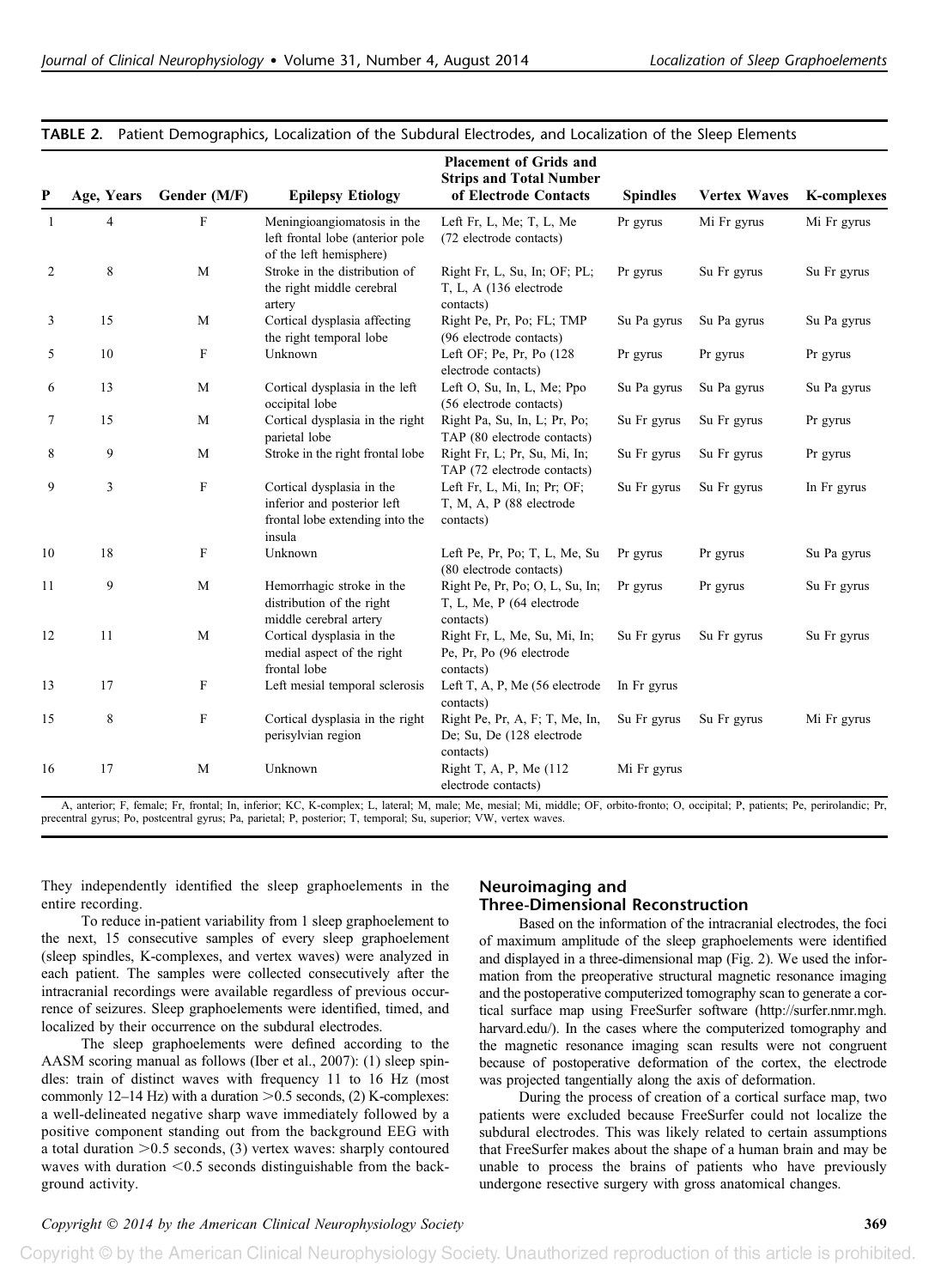

FIG. 1. Examples of lesions and grid coverage in our patient population. Patient 2 had a stroke in the distribution of the left middle cerebral artery (upper row, axial view T2-weighted image and coronal view T2-weighted image), and grids and strips covered a wide area around it (upper row, electrode scheme). Patient 9 had a cortical dysplasia affecting the left frontal lobe (lower row, axial views in T1-weighted images), and grids and strips covered a wide area around it (lower row, electrode distribution scheme).

# Statistical Analysis

Intraclass correlation coefficients were used to assess the amount of agreement between observers relative to the variance in the population with values between zero (no agreement) and one (perfect agreement). Analyses were performed using SPSS 19 (SPSS Inc, Chicago, IL). We described the localization of the maximum amplitude of the sleep graphoelements for every patient without further statistical analyses.

#### RESULTS

# Patient Population

We initially collected data on 19 patients who underwent intracranial EEG recording during the study period. Three cases were excluded for the following reasons: one patient required intense sedative medication that may have modified the sleep graphoelements on the EEG, one patient did not tolerate placement of the scalp electrode because of behavioral problems, and one patient had an

increase in the frequency and duration of seizures and epileptiform discharges after placement of intracranial electrodes, which were judged to be too frequent to allow a clean recording of sleep graphoelements.

# Demographic Features

Sixteen patients (9 boys) were included in the study. Their mean (range) age was 11.4 (3–18) years. Table 2 summarizes the main demographic characteristics of our study population and the distribution of lesions and electrode coverage. Figure 1 shows two examples of the lesions and the corresponding electrode coverage.

# Detection of Sleep Elements

The morphology of the sleep elements was similar to that of the sleep elements described in the literature (Iber et al., 2007). The interrater reliability for recognition of sleep elements and localization of their maximal amplitude was high with an intraclass correlation

370 Copyright  $\odot$  2014 by the American Clinical Neurophysiology Society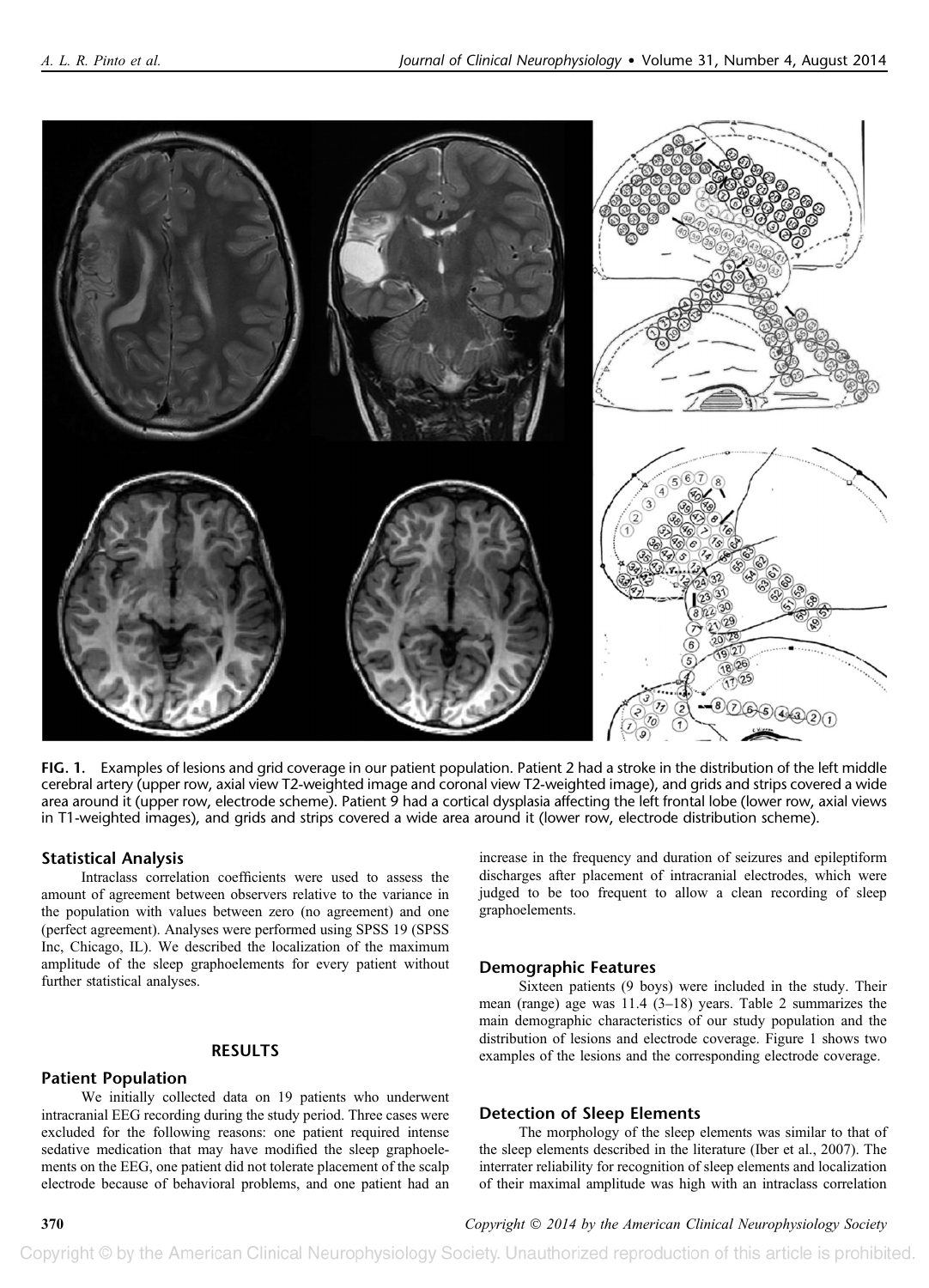

FIG. 2. Localization of the main foci of sleep graphoelements. The areas of maximal amplitude of the specific sleep graphoelements were recognized for every patient and displayed in a three-dimensional reconstruction of their brains (see text for details). Sleep spindles, K-complexes, and vertex waves tend to cluster around the perirolandic area in children.

coefficient of 0.85 for vertex waves, 0.94 for sleep spindles, and 0.91 for K-complexes.

# Localization of Sleep Elements

Sleep spindles not associated with K-complexes presented maximum amplitude around the perirolandic area with a field extending to the frontal regions. K-complexes presented maximum amplitude around the perirolandic area with a field extending to the

frontal regions. Vertex waves presented maximum amplitude around the perirolandic areas. The precise localization of the sleep elements is detailed in Fig. 2 and Table 3.

# **DISCUSSION**

In our series of pediatric patients, sleep spindles, K-complexes, and vertex waves were localized around the perirolandic areas.

#### Copyright  $\odot$  2014 by the American Clinical Neurophysiology Society 371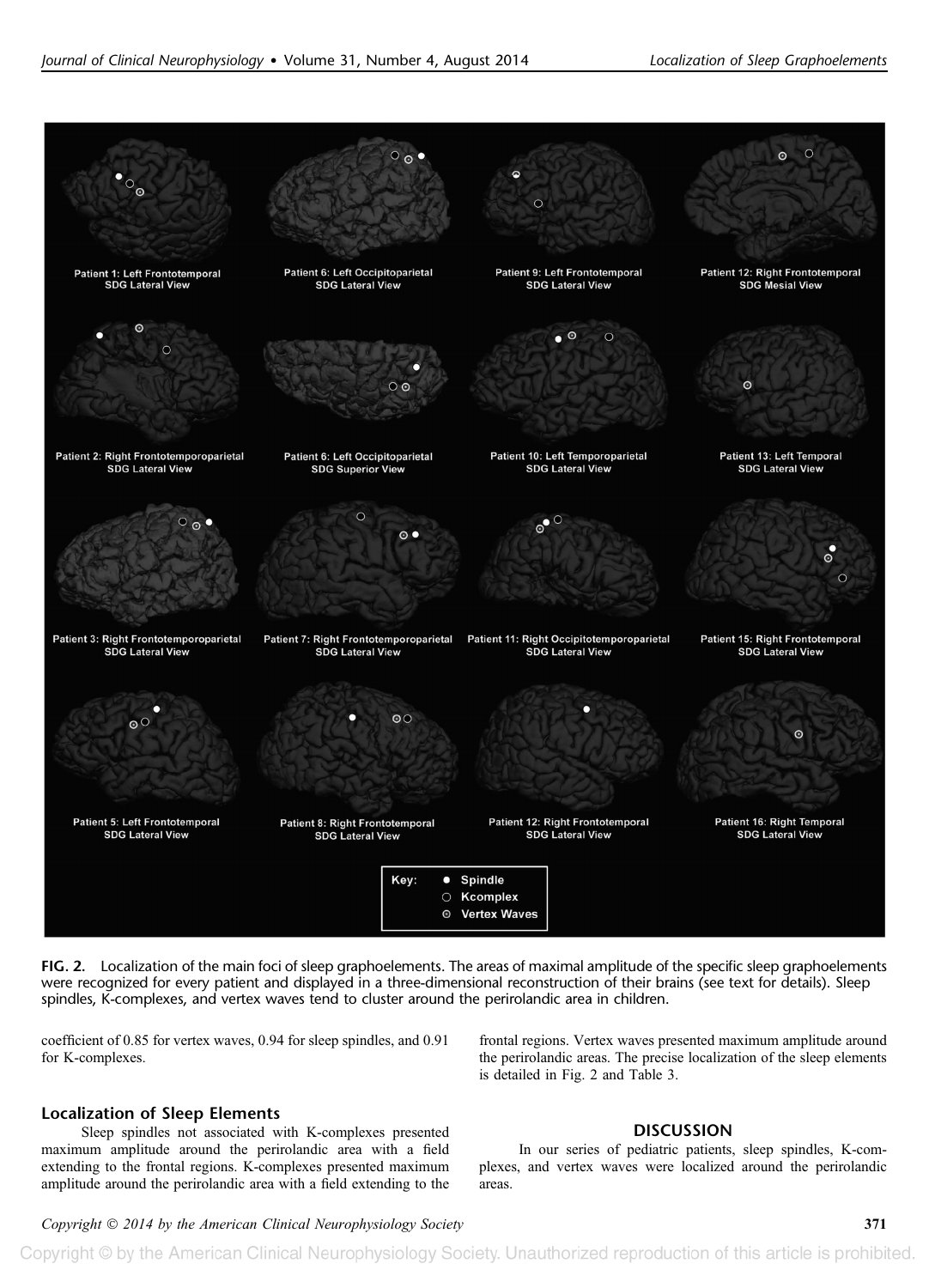|        | <b>TABLE 3.</b> Localization of the Main Sleep Elements in Our |  |
|--------|----------------------------------------------------------------|--|
| Series |                                                                |  |

| <b>Sleep Element</b>              | Localization                                                                       |   |
|-----------------------------------|------------------------------------------------------------------------------------|---|
| Sleep spindles                    | Precentral gyrus                                                                   | 5 |
|                                   | Superior frontal gyrus                                                             |   |
|                                   | Inferior frontal gyrus                                                             |   |
|                                   | Superior parietal cortex                                                           |   |
| K-complexes                       | Superior frontal gyrus                                                             | 3 |
|                                   | Superior parietal gyrus                                                            |   |
|                                   | Precentral gyrus                                                                   |   |
|                                   | Inferior frontal gyrus                                                             |   |
|                                   | Middle frontal gyrus                                                               |   |
| Vertex waves                      | Superior frontal gyrus                                                             | 6 |
|                                   | Precentral gyrus                                                                   |   |
|                                   | Superior parietal gyrus                                                            |   |
|                                   | Middle frontal gyrus                                                               |   |
| vertex waves were not identified. | In two patients with exclusive temporal coverage, sleep spindles, K-complexes, and |   |

#### Localization of Sleep Graphoelements

Sleep spindles, K-complexes, and vertex waves are hallmark graphoelements of nonrapid eye movement sleep, but the specific circuits that generate them remain poorly specified (Cash et al., 2009). To better understand the generators and circuits that give rise to the different sleep graphoelements, the first step would be to accurately localize them on the cortical surface.

Previous studies on the localization of sleep elements have mainly relied on scalp EEG (Werth et al., 1997; Zeitlhofer et al., 1997), magnetoencephalography (Gumenyuk et al., 2009; Ishii et al., 2003; Manshanden et al., 2002; Numminen et al., 1996; Shih et al., 2000), or depth electrodes (Andrillon et al., 2011; Peter-Derex et al., 2012).

#### Localization of Sleep Graphoelements With Scalp EEG

Localization of sleep graphoelements with scalp EEG demonstrates maximal spindle activity in the centroparietal midline area with spindles of slower frequency  $(<14$  Hz) distributed more anteriorly than higher-frequency spindles  $(>14$  Hz) (Zeitlhofer et al., 1997). K-complexes and slow waves are poorly localized and travel through the cortex, more frequently in an anteroposterior direction (Massimini et al., 2004). In a study of patients with epilepsy, sleep spindles and vertex waves attained a maximal amplitude at the parietal region (Velasco et al., 2002). A limitation of all scalp EEG studies is that the signals recorded in the head surface represent the summation of the electrical activity of broad brain areas, which makes localization inaccurate (Cooper et al., 1965).

#### Localization of Sleep Graphoelements With Magnetoencephalography

Sleep spindles are mainly localized to the precentral and/or postcentral areas (Gumenyuk et al., 2009), the frontal and parietal lobes (Shih et al., 2000), centroparietal region (Manshanden et al., 2002), and frontal and parietal lobes (Ishii et al., 2003). K-complexes are maximal at the frontal and parietal lobes (Numminen et al., 1996). Magnetoencephalography has widespread and high-density coverage of scalp activity, which is a major methodological difference with EEG localization. Unfortunately, studies that used

magnetoencephalography yielded highly variable localizations of the sleep graphoelements among different series.

#### Localization of Sleep Graphoelements With Depth Electrodes

Sleep spindles are maximal in the frontal, parietal, and the temporal lobes (Andrillon et al., 2011). However, sleep spindles appeared in most neocortical areas in some studies (Peter-Derex et al., 2012). In addition, depth electrodes provide information on only a limited area of brain tissue (Sperling, 2001).

# Localization of Sleep Graphoelements With Subdural Electrodes

We evaluated electrical activity in the brain using subdural electrodes, which provide a good balance between a precise localization (similar to depth electrodes) and a relatively large area of brain cortex sampled (similar to scalp EEG). A similar previous approach used a 10-20 electrode coverage in the scalp but only 4 to 6 subdural electrodes per patient (Wennberg, 2010). Some of our patients presented maximum amplitude in the mesial aspect close to the central sulcus. This activity would appear in the midline electrodes on scalp EEG without additional localizing information.

#### Pathophysiological Correlation

Even if our approach was limited because of the reasons outlined below, our results suggest that the localization of sleep spindles, K-complexes, and vertex waves may be more restricted in children than in adults, probably reflecting an incomplete myelination of the neuronal circuits implicated in their generation and spread. This hypothesis should be evaluated in subsequent studies with intracranial recordings from a larger series of children.

#### Strengths and Limitations

There have been no previous studies on the localization of sleep spindles, K-complexes, or vertex waves using subdural electrode arrays in children. This study is the first comprehensive study on localization of sleep graphoelements in children.

Our findings may be less spatially precise than that achieved with deep electrodes, but in contrast subdural electrodes provide a wider coverage of the cortical surface than depth electrodes. The patients underwent EEG recording with subdural electrodes. Therefore, most of the scalps were not available for the placement of scalp electrodes. The recognition of sleep graphoelements was based on their morphology in scalp and subdural electrodes. Even if the limited coverage of the scalp EEG with only Cz could have missed graphoelements generated distally from the central area, recognition of graphoelements on subdural electrodes, as previously performed in literature (Peter-Derex et al., 2012; Wennberg, 2010), overcame this limitation. It can be argued that the limited coverage of subdural electrodes could have missed sleep graphoelements that might have occurred in uncovered areas or that it was insufficient to map the distribution of the sleep graphoelements. However, limited coverage of the brain is a recurrent limitation in studies with intracranial electrodes because every individual patient will only have the intracranial coverage that is clinically indicated (Andrillon et al., 2011; Peter-Derex et al., 2012; Wennberg, 2010). The subdural coverage allowed the localization and determination of the maximum amplitude in each patient in our series. In addition, scalp topography studies suggest that human sleep spindles, K-complexes, and vertex

372 Copyright  $\odot$  2014 by the American Clinical Neurophysiology Society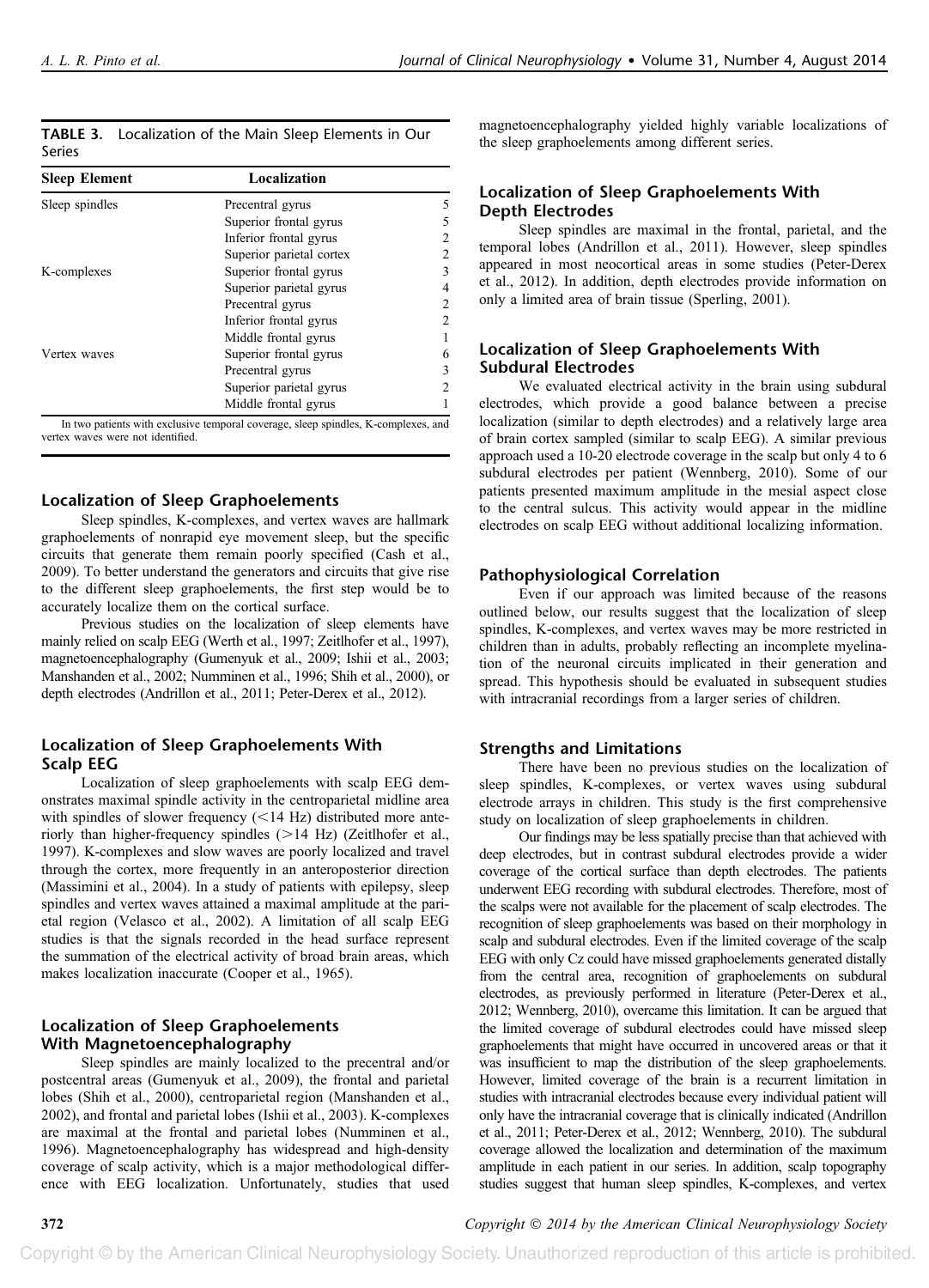waves are maximal at midline regions (Cash et al., 2009; Ferrarelli et al., 2007; Wennberg, 2010); and hence, most sleep graphoelements were probably captured by our method.

Subdural electrodes had a different location in individual subjects. There was a good coverage of cortical areas, but in an individual patient, the subdural contacts were limited to a restricted cortical area. Sleep graphoelements may have extended beyond the coverage provided by the grid placement. The best answer to our research question "what is the localization of the different sleep grapho-elements on the cortical surface in children?" would come from a study with intracranial electrodes in both hemispheres for every patient. This ideal research study is not ethically feasible, and intracranial coverage is limited to the area of clinical interest for the specific patient. The intracranial coverage area in our study was extensive and should be evaluated in comparison with previous studies that evaluated even smaller areas. A previous study that was similar with simultaneous recording of scalp and intracranial EEG used an ample scalp coverage of 10-20 international electrode placement but only 4 to 6 subdural electrodes (Wennberg, 2010). We covered a much larger intracranial area at the expense of reduced scalp coverage. We did not find any sleep graphoelement represented in the Cz electrode that did not appear in the subdural electrodes. It is possible that there were independent sleep elements on the subdural electrodes that went unrecognized because they were not represented on the scalp Cz electrode. The design of our study prevented us from identifying them whether they did exist. However, sleep spindles, K-complexes, and vertex waves are thought to be maximal at midline regions (Cash et al., 2009; Ferrarelli et al., 2007), and their appearance in scalps and intracranial EEG is similar, so based on previous literature on scalp and intracranial EEG, the proportion of missed sleep graphoelements is expected to be minimal.

The physiological sleep graphoelements may have been altered by the presence of epileptiform activity and the use of antiepileptic medication (Beenhakker and Huguenard, 2009; Steriade and Amzica, 2003). Results from the analysis of EEG features of different epileptic syndromes appear to indicate that sleep spindles activate interictal epileptic discharges (Nobili et al., 1999, 2000). Conversely, epileptogenic cortex may also facilitate spindle generation (Clemens and Menes, 2000). The modification of sleep graphoelements by epileptiform activity is a limitation common to all the series with epileptic patients as study subjects (Andrillon et al., 2011). However, studies with healthy volunteers and intracranial recordings are not ethically acceptable. It is likely that areas of brain abnormality such as lesions or malformations distort, depress, and/or displace the sleep graphoelements. However, we did not find differences in the distribution of the sleep graphoelements between patients with different underlying pathologies and localization of the interictal discharges (data not shown).

Previous studies recognized spindles mainly based on automatic methods of sleep analysis that rely mainly on frequency and amplitude (Andrillon et al., 2011; Peter-Derex et al., 2012). Although these methods provide a robust and rapid method for detection of spindles, we believe that the detection by a boardcertified clinical neurophysiologist that considers not only frequency and amplitude, but also morphology of the waves remains the gold standard in their detection.

#### **CONCLUSIONS**

In our series of pediatric patients, sleep spindles, K-complexes, and vertex waves were localized around the perirolandic areas, providing the first data on localization of sleep graphoelements with subdural electrodes in children.

#### ACKNOWLEDGMENTS

The authors gratefully acknowledge the assistance during the creation of figures by Elizabeth Jarvis and the assistance during the statistical analysis by Matthew Gregas and Christine Powell. I. S. Fernández is funded by a grant for the study of Epileptic Encephalopathies from "Fundación Alfonso Martín Escudero." J. M. Peters is funded by Department of Neurology Faculty, Boston Children's Hospital (2012–2013) and Development Fellowship from the "Eleanor and Miles Shore 50th Anniversary Fellowship Program for Scholars in Medicine." S. P. Prabhu received support from the Robert Lebowitz Award from Boston Children's Hospital and is partially funded by the NIH (SBIR Phase II award). T. Loddenkemper serves on the Laboratory Accreditation Board for long-term (Epilepsy and Intensive Care Unit) monitoring, on the Council of the American Clinical Neurophysiology Society, on the American Board of Clinical Neurophysiology, as an Associate Editor for Seizure and performs video electroencephalogram long-term monitoring, electroencephalograms, and other electrophysiological studies at Boston Children's Hospital and bills for these procedures. He receives support from the National Institutes of Health/NINDS, a Career Development Fellowship Award from Harvard Medical School and Boston Children's Hospital, the Program for Quality and Safety at Boston Children's Hospital, the Payer Provider Quality Initiative, The Epilepsy Foundation of America (EF-213583 and EF-213882), the Center for Integration of Medicine and Innovative Technology, the Epilepsy Therapy Project, the Pediatric Epilepsy Research Foundation and an investigator initiated research grant from Lundbeck. S. V. Kothare performs video electroencephalogram long-term monitoring, electroencephalograms, sleep studies, and other electrophysiologic studies at Boston Children's Hospital and bills for these procedures and is funded by grants 1 RC1 HL099749-01 (R21), RFA-HL-09-001, HL-0967561-01A2 (R21), and NS076859-01 (R21) from the National Institutes of Health Q26 (Bethesda, MD), NICHD grant 5U54HD061222, an investigator initiated grant from Eisai Pharma, Inc., to assess the safety and efficacy of rufinamide in children, and the Harvard Catalyst to assess cardiorespiratory abnormalities during seizures in children.

#### REFERENCES

Andrillon T, Nir Y, Staba RJ, et al. Sleep spindles in humans: insights from intracranial EEG and unit recordings.  $\hat{J}$  Neurosci 2011;31:17821-17834.

- Beenhakker MP, Huguenard JR. Neurons that fire together also conspire together: is normal sleep circuitry hijacked to generate epilepsy? Neuron 2009;62: 612–632.
- Carreño M, Lüders H. General principles of presurgical evaluation. In: Lüders H, Comair Y, eds. Epilepsy surgery. Philadelphia: Lippincott Williams & Wilkins, 2001:185–199.
- Cash SS, Halgren E, Dehghani N, et al. The human K-complex represents an isolated cortical down-state. Science 2009;324:1084–1087.
- Clemens B, Menes A. Sleep spindle asymmetry in epileptic patients. Clin Neurophysiol 2000;111:2155–2159.
- Cooper R, Winter AL, Crow HJ, Walter WG. Comparison of subcortical, cortical and scalp activity using chronically indwelling electrodes in man. Electroencephalogr Clin Neurophysiol 1965;18:217-228.
- Ferrarelli F, Huber R, Peterson MJ, et al. Reduced sleep spindle activity in schizophrenia patients. Am J Psychiatry 2007;164:483-492.
- Gumenyuk V, Roth T, Moran JE, et al. Cortical locations of maximal spindle activity: magnetoencephalography (MEG) study. J Sleep Res 2009;18: 245–253.
- Iber C, Ancoli-Israel S, Chesson A, Quan SF, eds. The AASM manual for the scoring of sleep and associated events: rules, terminology and technical specifications. Westchester: American Academy of Sleep Medicine, 2007:59.
- Ishii R, Dziewas R, Chau W, et al. Current source density distribution of sleep spindles in humans as found by synthetic aperture magnetometry. Neurosci Lett 2003;340:25–28.